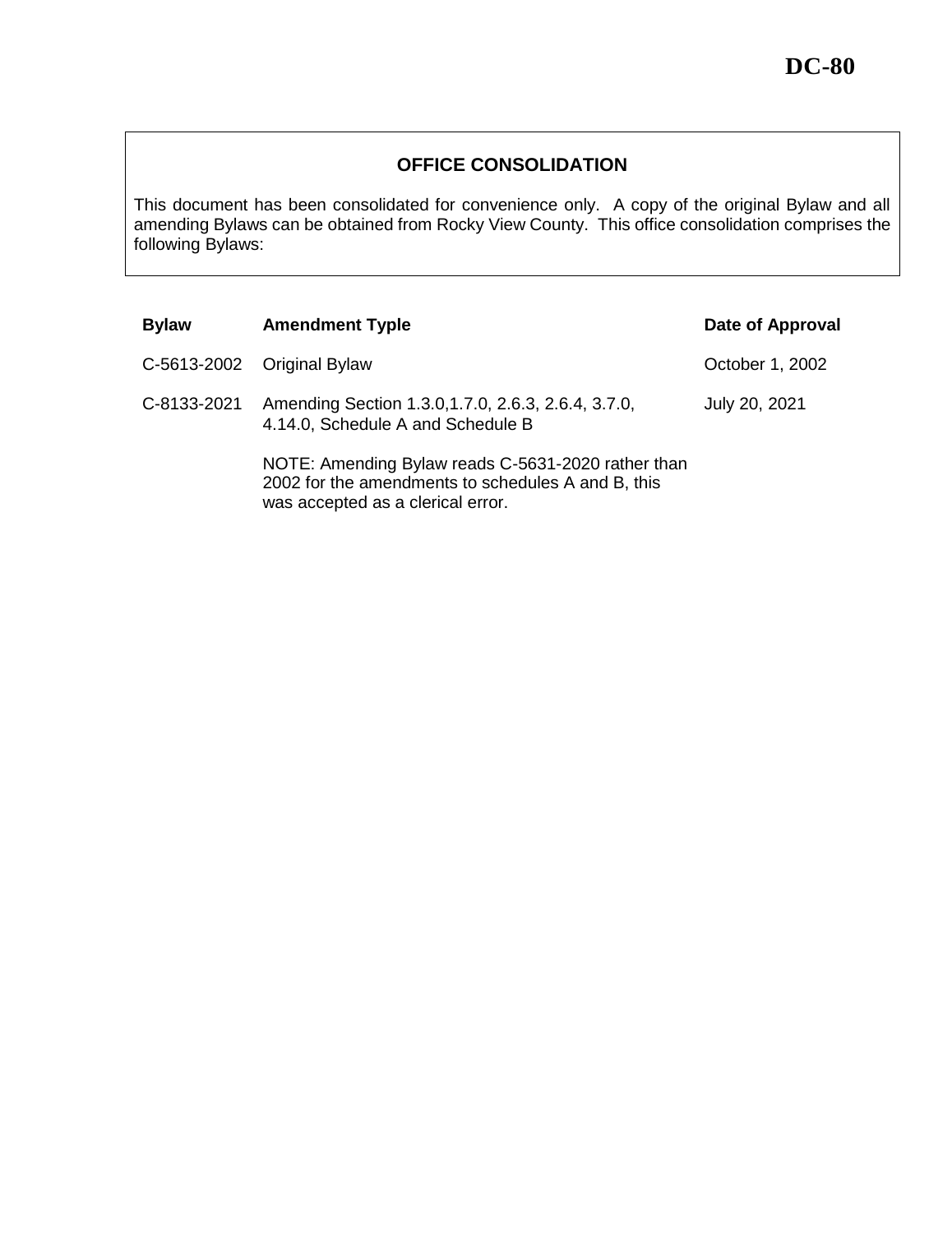### **DIRECT CONTROL BYLAW REGULATIONS**

- 1. That Land Use Bylaw C-4841-97 be amended by redesignating the use of the Lands from Ranch and Farm District and Ranch and Farm (2) District to Direct Control District in accordance with the following guidelines:
	- 1.0.0 General Regulations.
	- 2.0.0 Land Use Regulations.
	- 3.0.0 Development Regulations
	- 4.0.0 Definitions

### **1.0.0 GENERAL REGULATIONS**

- 1.1.0 Except where specifically noted that Council approval is required, the Development Officer shall consider and decide on applications for development permits for those "Uses" which are listed by this Bylaw provided the provisions of the same are completed in form and substance satisfactory to the Municipality.
- 1.2.0 For the purposes of this Bylaw, Part 1, Section 8, Definitions, General Administration (Part Two) and, General Regulations (Part Three) of the Land. Use Bylaw (Bylaw C-4841-97) shall apply except where specifically excepted herein.
- 1.3.0 The final location, maximum size and shape of the Development Phases will be determined at the Development Permit Approval stage, to the satisfaction of the Municipality.
- 1.4.0 The Development Authority shall consider and decide on applications for Development Permits for all uses listed by this Bylaw provided the provisions of Section 2 and Section 3 herein are completed in form and substance, satisfactory 'to the Municipality, except where specifically noted that Council approval is required.
- 1.5.0 The Development Authority shall be responsible for the issuance of Development Permit(s) for the Lands subject to this Bylaw.
- 1.6.0 In addition to the ''Uses" contemplated in Section 2 hereof, the following Uses shall be allowed with in each Phase and shall be subject to the approval of the Municipality:
	- a. Private roads necessary to service the Development.

b. All utility distribution and collection systems necessary to service the Development, including water and sewage treatment and disposal systems, storm water management systems, shallow utilities and street lighting.

- c. Private parks, open space and pedestrian pathways.
- d. Vehicle Storage and Parking Areas associated with Residential Uses.
- e. Signs.
- f. Parking and Loading Facilities associated with Commercial Uses.
- g. Recreational Vehicle Storage Area.
- h. Fences.
- 1.7.0 No development of the Lands, no Development Permits or Building Permits for any use shall be issued by the Development Officer and the endorsement of a plan of subdivision for any use shall not occur until the Owner has executed a Development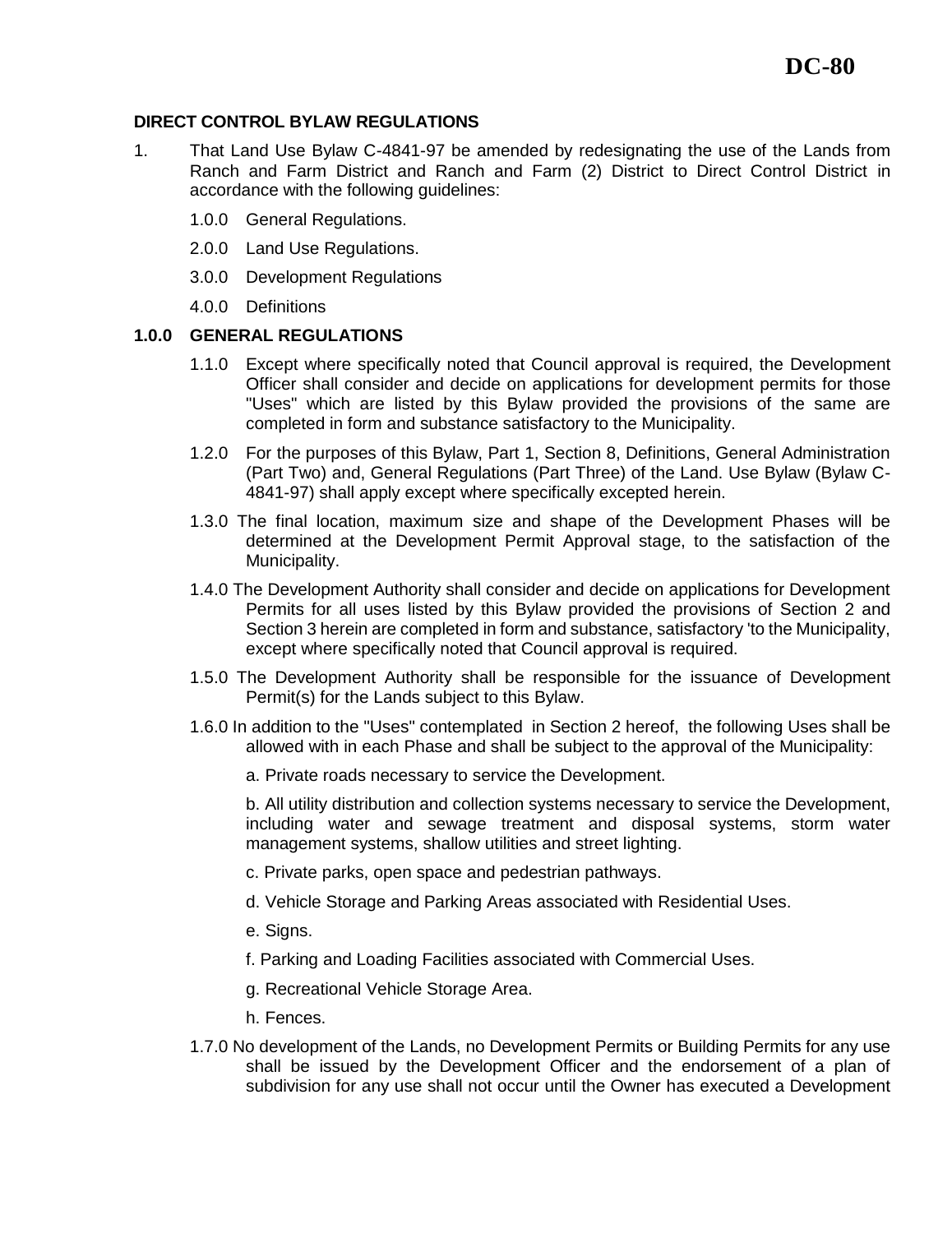Agreement(s) in form and substance satisfactory to the Municipality at its sole discretion, which shall describe all details of development, and development regulation, criteria, or condition, including the posting of financial securities in accordance with Municipal Policy, where necessary to ensure all subdivision and development of the Lands conforms to the development proposals upon which the Bylaw is based and shall include but not be limited to the following:

- a. The Owner has received the approval of Council and Alberta Environment and all necessary licenses and permits have been issued with respect to the provision of private wastewater collection, treatment and disposal;
- b. The Owner has received the approval of Council and Alberta Environment and all necessary licenses and permits have been issued with respect to the provision of a private surface water supply, treatment and distribution system, including fire hydrants for fire-fighting purposes which have been designed in conformity with Municipal Policy;
- c. A caveat regarding a Deferred Services Agreement is registered on the Lands, notifying the Owner and its lessees of the requirement to connect to Municipally owned piped water and wastewater systems at-their own cost when such services become available. This Agreement is to outline the location of existing services within the Lands, the operation and maintenance of these services, the requirements for their decommissioning once Municipal Servicing becomes available and a commitment from the Owner to participate in mutually beneficial discussions with the Municipality regarding the provision of future Municipal Services including the possible future ownership of their facilities by the Municipality, all to the satisfaction of the Municipality;
- d. All necessary easements and rights-of-way related to the supply and distribution of power, telephone, gas, water, wastewater collection, treatment and disposal and stormwater management have been approved by the Municipality and registered by the Owner against title to the Lands or portions thereof;
- e. The Owner is to construct all private internal road systems in accordance with the Servicing Standards for Subdivisions and Road Construction as approved by Council on June 1, 1999, as amended and construct all off-site roads necessary to serve the development as identified in the Traffic Impact Review Assessment for each phase of development;
- f. The Owner is solely responsible for the construction, maintenance, operation and inspection of all off-site and on-site sewer and water treatment facilities and appurtenances thereto.
- 1.8.0 A review of the Traffic Impact Analysis shall be submitted with the Development Permit pplication for each Phase of Residential Development and the Commercial, Community and Assisted Living Facility Phase, at the Owners sole expense, to determine the timing of construction of the Highway and off-site road improvements, to the satisfaction of the Municipality and Alberta Transportation including but not limited to the following:
	- a. Highway widening shall be dedicated, by Plan of Survey, along the entire length of the Lands adjacent to Highway #566 to the satisfaction of Alberta Transportation concurrent with the Development Permit for Residential Phase A or the Recreational and Utility Phase, whichever comes first;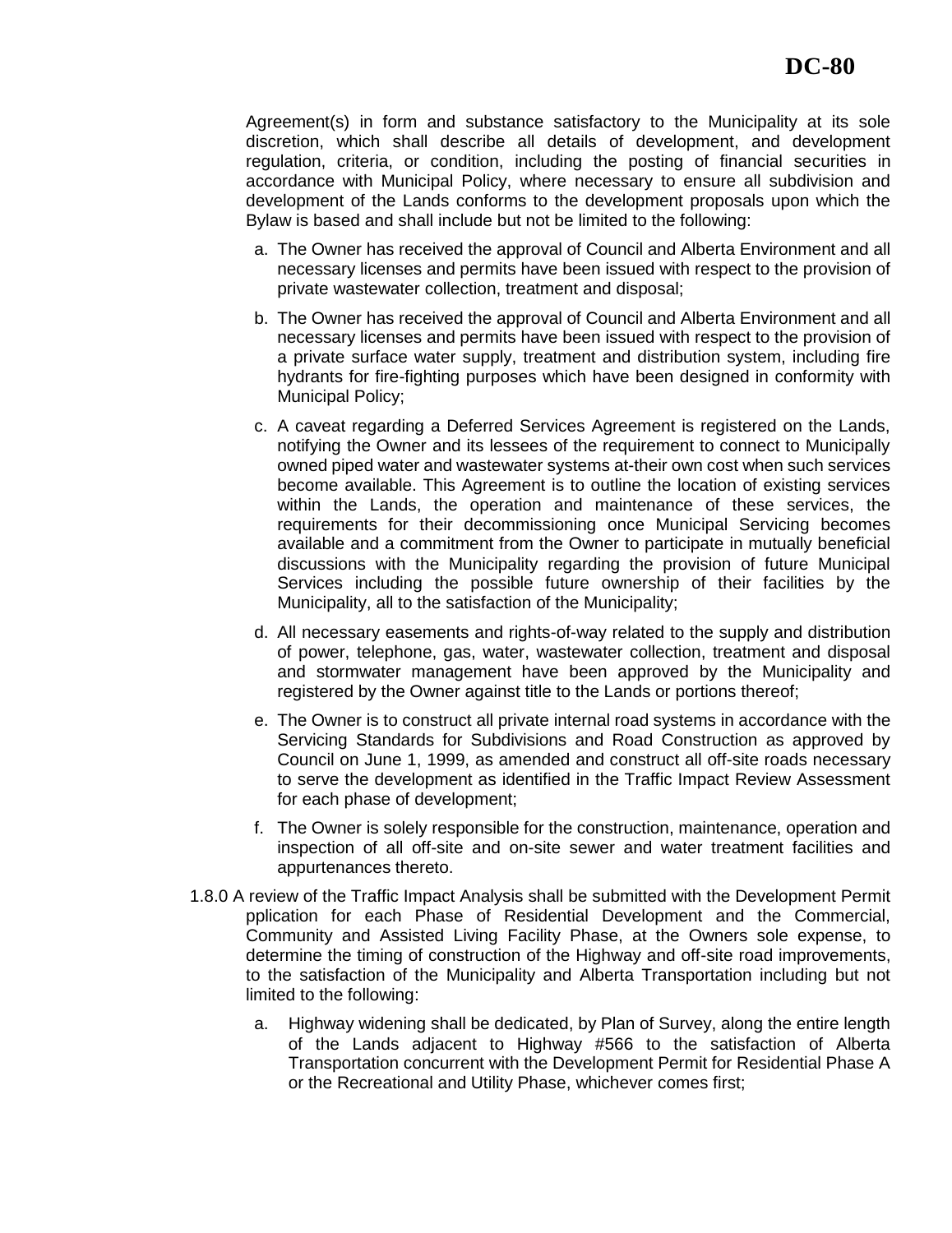- b. Improvements to the intersection of Highway #566 and the main entrance to the Lands shall be designed and constructed, at the sole expense of the Owner, concurrent with the Development Permit for Residential Phase A or the Recreational and Utility Phase, whichever comes first to the satisfaction of the Municipality and Alberta Transportation;
- c. A 3-meter wide, paved pedestrian walkway from the main entrance to the Lands, easterly along the south boundary of the Lands and adjacent to Highway #566, to the Hamlet of Balzac Boundary shall be designed and constructed at the sole expense of the Owner, concurrent with the Development Permit for the Residential Phase whichever comes first to the satisfaction of the Municipality and Alberta Transportation;
- d. The Owner shall dedicate, by Plan of Survey, Road Widening along the entire length of the Lands adjacent to Rge Road 11 as a condition of Development Permit Approval for Residential Phase A or the Recreational and Utility Phase, whichever comes first to the satisfaction of the Municipality. The width of the Road Widening to be determined by the review of the Traffic Impact Analysis submitted with the Development Permit Application and its dedication is to be included as a condition of Development Permit Approval;
- e. The intersection of Highway #566 and Rge Road 11 shall be upgraded at the sole expense of the Owner in accordance with and to the satisfaction of Alberta Transportation and the Municipality when warranted by a review of the Traffic Impact Analysis;
- f. A temporary secondary access onto Rge Road 11 shall be provided concurrent with the Development Permit for Residential Phase A at the sole expense of the Owner to the satisfaction of the Municipality;
- g. A permanent secondary access onto Rge Road 11 shall be provided prior to or concurrent with the Development Permit for Residential Phase E at the sole expense of the Owner to the satisfaction of the Municipality;
- h. It is the Developers responsibility to obtain a Roadside Development Permit from Alberta Transportation regarding all highway improvements and signage pursuant. to the public Highways Development Act.
- 1.9.0 No development of the Lands shall be permitted without and until a Historical Impact Assessment prepared by the Owner has been submitted and is satisfactory in both form and substance to each of the Municipality and Alberta Community Development, Cultural Facilities and Historical Resources Division.
- 1.10.0 No development of the Lands shall be permitted until and Environmental Site Assessment is conducted and the recommendation for further testing and mitigation have been completed to the satisfaction of the municipality and/or Alberta Environment.
- 1.11.0 The use of any portion of the Lands for man-made lakes associated with services shall be permitted only if the design and construction thereof is in accordance with plans prepared by a qualified professional engineer to the satisfaction of the Municipality and/or Alberta Environment.
- 1.12.0 No use shall be made of all or any portion of the Lands for development without and until a Hydro- geological Study prepared by a qualified professional, which establishes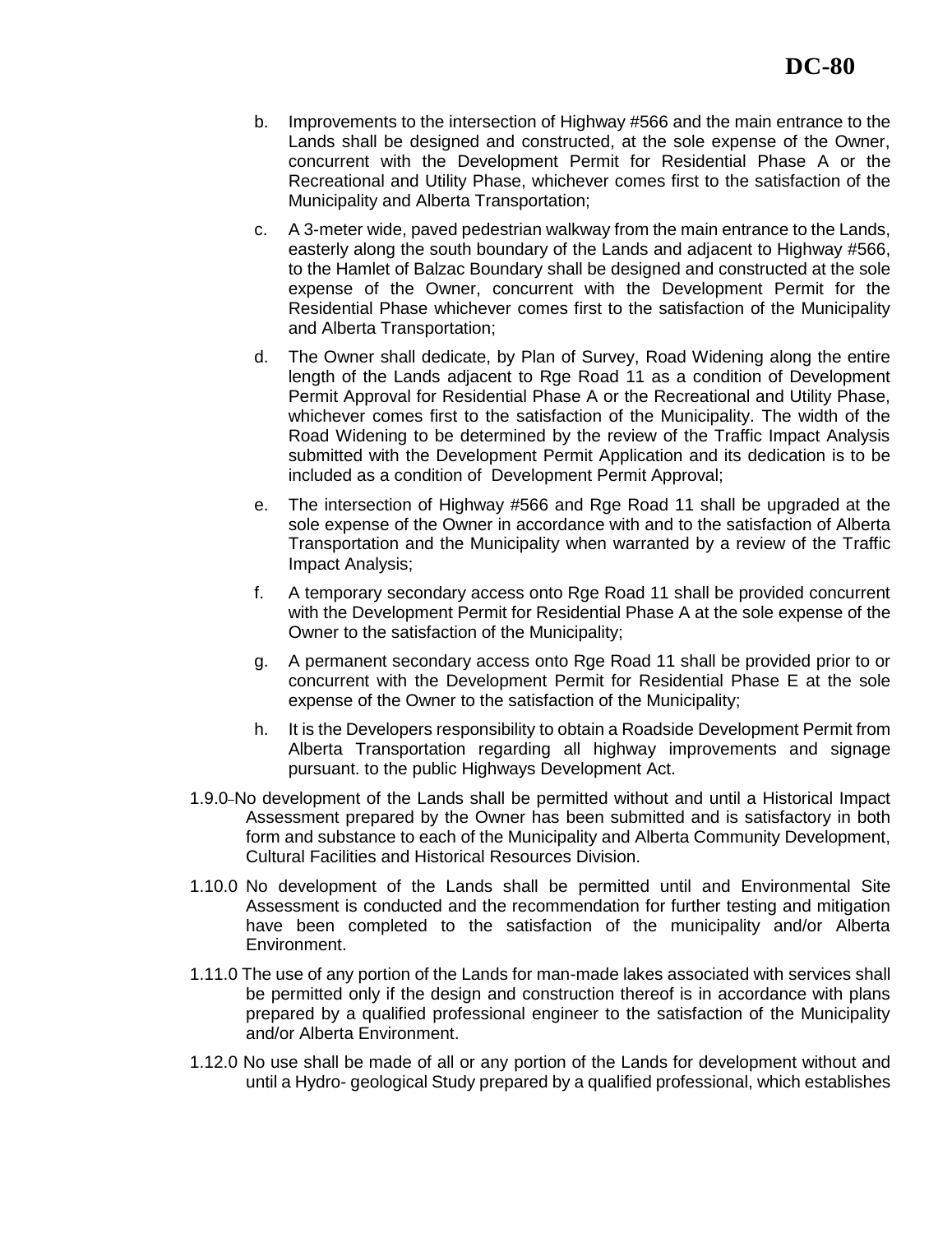existing groundwater chemistry, the rate and direction of the groundwater flow, a long term groundwater monitoring plan, a chemical management plan for fertilizers, herbicides, pesticides, and irrigation and the facilities that will be provided by the Owner to implement the monitoring and chemical management plan, has been submitted by the Owner and is satisfactory in both form and substance to each of the Municipality and/or Alberta Environment.

- 1.13.0 No development of the Lands shall be permitted without and until the Owner has prepared and submitted a Management Plan for the handling and storage of hazardous or other waste materials proposed to be generated from the development, in form and substance satisfactory to each of the Municipality and/or Alberta Environment.
- 1.14.0 No development of the Lands shall be permitted without and until the Owner has prepared and submitted a Storm Water Management Plan in form and substance satisfactory to each of the Municipality, Alberta Environment and Alberta Transportation.
- 1.15.0 All Buildings within the Lands shall be serviced by piped water distribution and wastewater collection systems; septic tanks and tile fields or holding tanks are not permitted within the Lands except for Show Homes as detailed in Clause 3.10.0.
- 1.16.0 The Owner is to provide a Construction Management Plan detailing the management of all construction activity on the site to the satisfaction of the Municipality.
- 1.17.0 The Owner is to provide an Emergency Response Plan to include fire fighting, evacuation measures, containment of hazardous spills and derailments to be registered on the title for the Lands, to the satisfaction of Canadian Pacific Railway and the Municipality.
- 1.18.0 The Owner shall register a Caveat on the Lands protecting a minimum of 20 meters of natural open space buffer on either side of Wet/Dry Creek ·from development to the satisfaction of the Municipality.
- 1.19.0 The Owner shall conduct an Environmental Assessment of Wet/Dry Creek and its riparian area to determine if additional area should be protected and may establish the criteria under which development may be allowed in proximity to the natural open space buffer.

### **2.0.0 LAND USE REGULATIONS**

2.1.0 Purpose and Intent

The purpose and intent of this District is to provide for the use of the Lands for the development of a residential community, commercial, community and assisted living facility centre and recreation amenity including a golf course.

#### 2.2.0 General Requirements for Residential Uses

- 2.2.1 Minimum and Maximum Requirements
	- a. Maximum Number of Residential Lease Sites: 1400
	- b. Maximum Number of Residential Lease Sites per Phase:

Phase  $A - 90$ Phase B - 260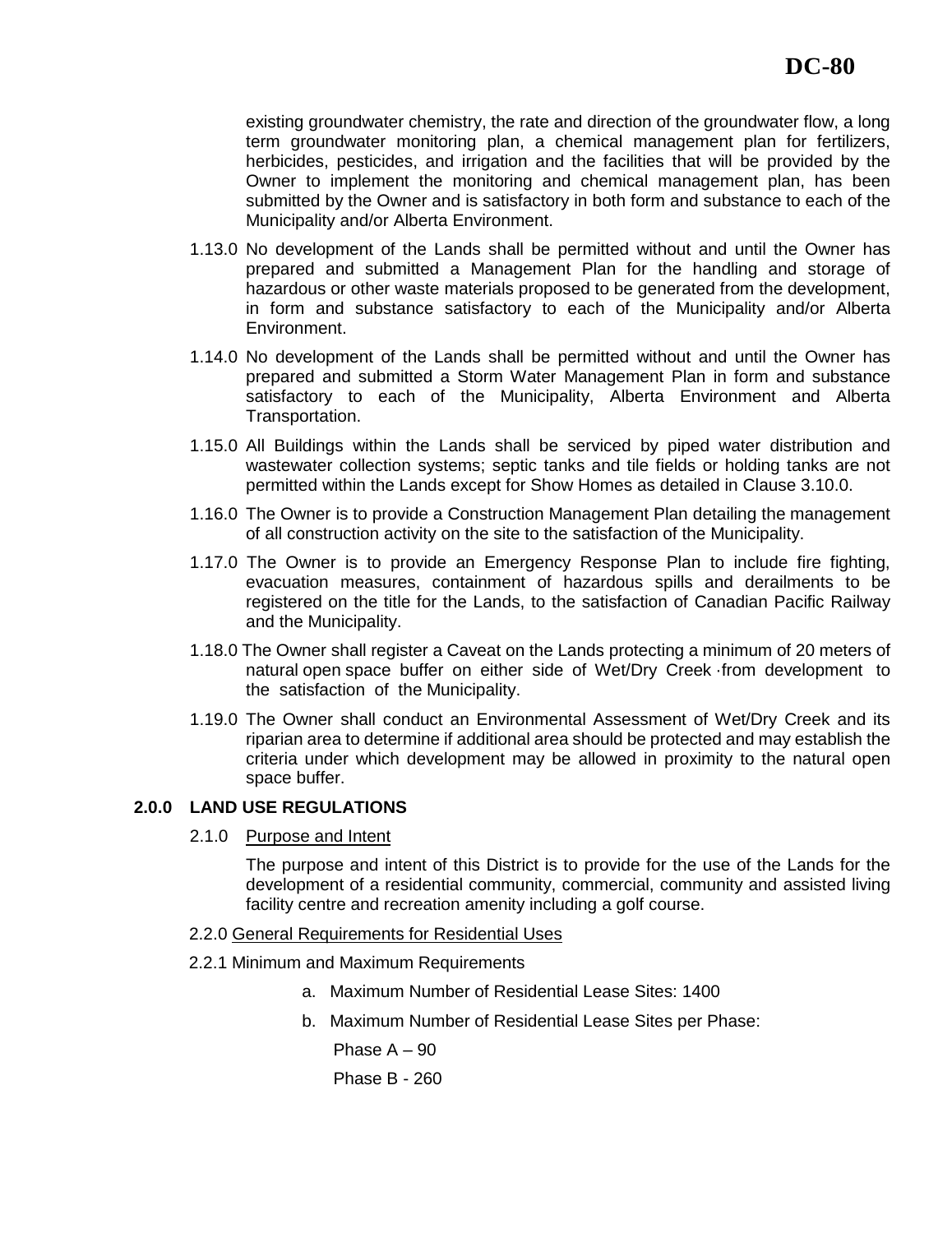Phase C - 225 Phase D - 250 Phase E - 575

- c. Maximum Height of Dwellings: 6 metres (19.7 feet)
- d. Minimum Habitable Floor Area per Dwelling 102.2 square metres (1100 square feet)
- e. Minimum Building Separations 1.8 metres (6 feet)
- f. Minimum Setback from a Dwelling to a Sewage Treatment Facility 100 metres (328 feet)
- g. Minimum Number of off-street parking sites per Residential Lease Site: 2
- h. Minimum Front Yard Setback from Internal Road Carriageway: 3 metres (9.84 feet)
- 2.2.2 Each dwelling unit and any associated structures shall be located entirely within the bounds of a Residential Lease Site as shown on an approved Site Development ·Plan.
- 2.2.3 Each dwelling unit" shall be fixed on a permanent foundation and shall be skirted and the hitch removed.
- 2.2.4 Each Residential Lease Site shall be a minimum of 325.2 m2 (3500 sq.ft.) and shall have a minimum mean width of 11.6 meters (38 feet).
- 2.2.5 A minimum of one (1) Recreational Vehicle Storage Site shall be provided in the Recreational Vehicle Storage Area per every four (4) Residential Lease Sites within each Residential Development Phase.
- 2.3.0 Residential Development Phase A

The purpose and intent of this Development Phase is to provide for residential uses and accessory uses necessary to the development of a Residential Community.

- 2.3.1 Uses
	- a. Dwellings, Single Detached
	- b. Carports
	- c. Decks, Covered/Open Air
	- d. One accessory building per lease site not to exceed 18.6 m2 (200 ft2)
	- e. Home Based Business Type 1
- 2.4.0 Residential Development Phase B
- 2.4.1 Uses
	- a. Private Park
- 2.4.2 Requirements

An amendment to this Direct Control Bylaw shall be required prior to the establishment of any uses in this Development Phase.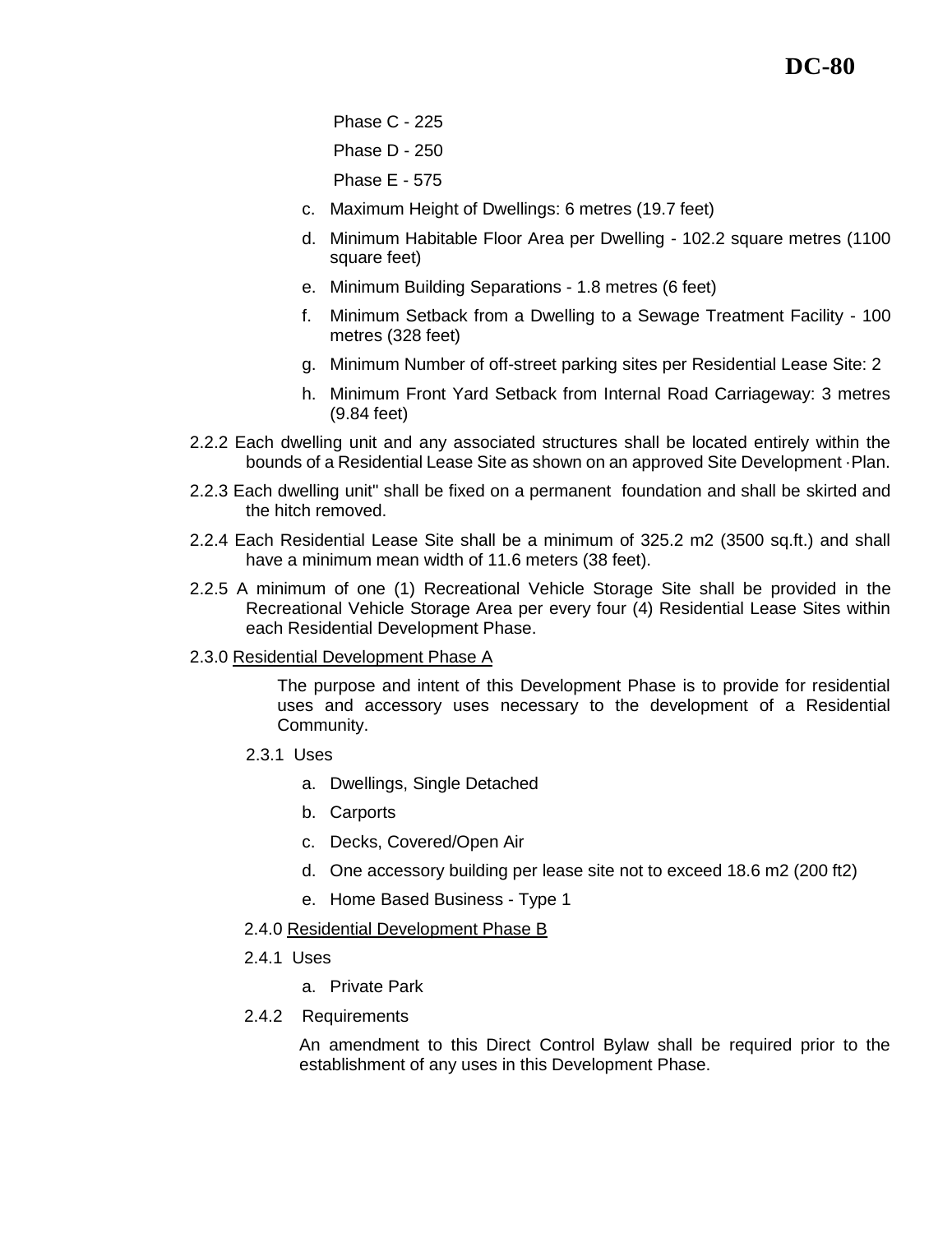#### 2.5.0 Residential Development Phase C

- 2.5.1 Uses
	- a. Private Park
- 2.5.2 Requirements

An amendment to this Direct Control Bylaw shall be required prior to the establishment of any uses in this Development Phase.

- 2.6.0 Residential Development Phase D
- 2.6.1 Uses
	- a. Private Park
- 2.6.2 Requirements

An amendment to this Direct Control Bylaw shall be required prior to the establishment of any uses in this Development Phase.

- 2.7.0 Residential Development Phase E
- 2.7.1 Uses
	- a. Private Park
- 2.7.2 Requirements

An amendment to this Direct Control Bylaw shall be required prior to the establishment of any additional uses in this Development Phase.

2.8.0 Recreation and Utility Phase

The purpose and intent of this Development Phase is to provide for recreational amenities and utility servicing facilities associated with the Residential Development Phase.

- 2.8.1 Uses
	- i. Golf Course
	- j. Golf Driving Range
	- k. Related Ancillary Buildings and Facilities associated with a Golf Course and Golf Driving Range
	- l. One (1)Community Facilities Building
	- m. One (1) Golf Clubhouse/Recreational Centre including a Restaurant and Drinking Establishment

2.8.2 Maximum Height of Community Facilities, Golf Clubhouse Buildings and Golf Driving Range: 10 metres (32.8 feet.)

2.8.3 Subdivision Approval: The subdivision of the Golf Course/Golf Driving Range and related facilities, but not including the water and wastewater treatment and storage facilities, may upon approval of the Subdivision Authority be subdivided and registered as one separate titled area.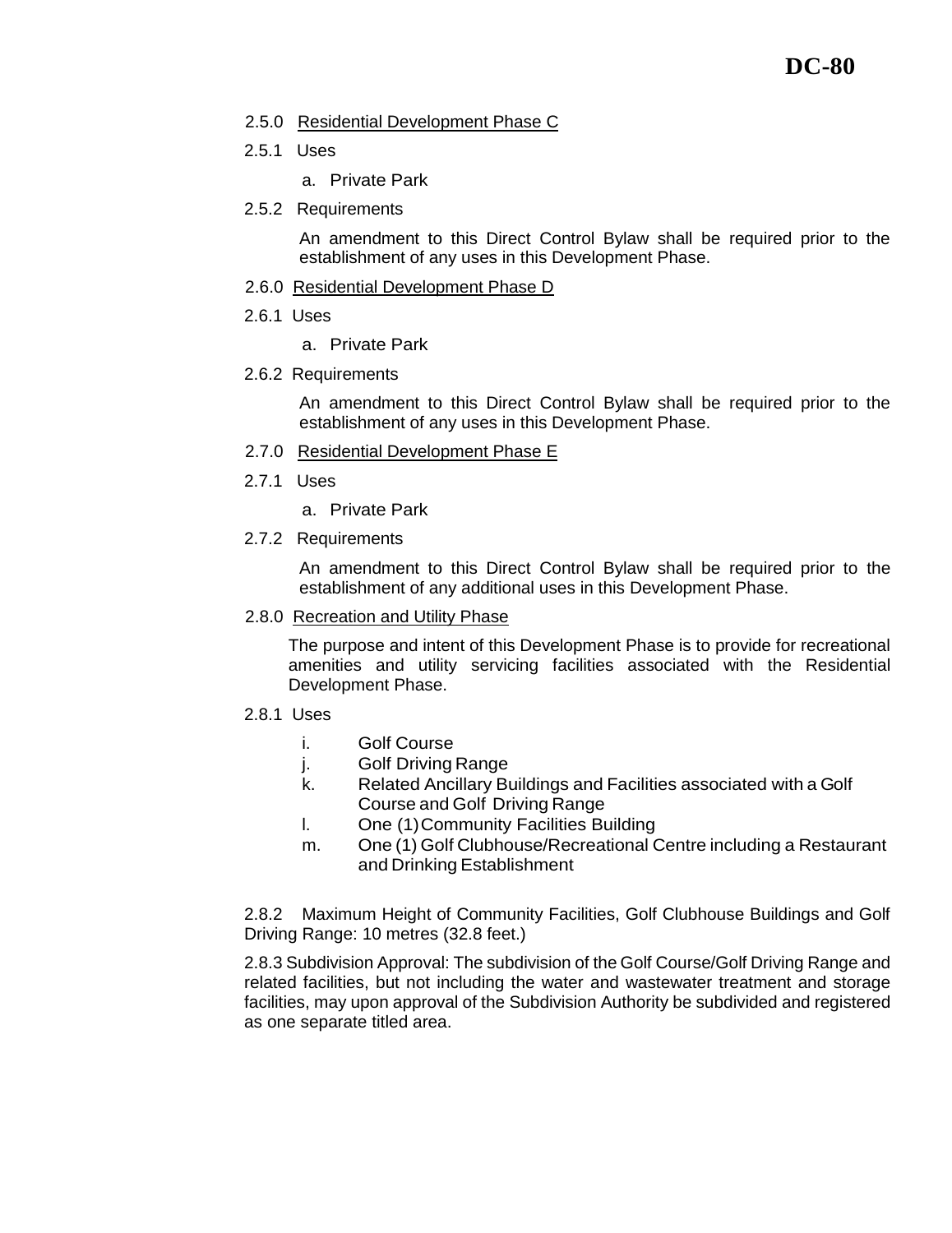#### 2.9.0 Commercial and Assisted Living Phase

The purpose and intent of this Development Phase is to recognize the future potential of the lands for Commercial, Community and Assisted Living facility development.

- 2.9.1 Uses
	- a. Private Park
- 2.9.2 Requirements

An amendment to this Direct Control Bylaw shall be required prior to the establishment of any uses in this -Development Phase.

2.9.3 Subdivision Approval: The subdivision of the Commercial, Community and Assisted Living Facility may upon approval of the Subdivision· Authority be subdivided and registered as one separate titled area.

### **3.0.0 DEVELOPMENT REGULATIONS**

- 3.1.0 No development of the Lands for any use shall be permitted, no Development Permits or Building Permits for any use shall be issued by the Development Officer and the endorsement of a plan of subdivision for any use shall not occur until:
	- a. The Owner, of the aforementioned sewer and water treatment facilities, as owner of all of the Lands and improvements thereto and as lease agent for all residential building sites shall indemnify the Municipality, its Councillors, employees, agents and assigns and saves them harmless from and against any and all claims, actions, damages, liabilities and expenses including lawyers and other professional fees, in connection with loss of life, personal injury, damage to property, and/or any other loss or injury whatsoever arising from or related to the design, construction, operation or maintenance of any aspect of the on-site or off-site sewage or water facilities (and appurtenances thereto) occasioned wholly or in part of any act or omission of the Owner, their officers, directors, volunteers, agents, contractors or employees;
	- b. The Owner shall be required to place and maintain insurance against any peril that may cause harm to be suffered against all infrastructure servicing the development. Each insurance policy shall name the Municipality and any person, firm or corporation designated by the Municipality as additional insureds as their interest may appear and such policies will contain where appropriate:
		- (i) a waiver of any subrogation rights which the Owner's insurers -may have against the Municipality;
		- (ii) a severability of interest clause or a cross liability clause;
		- (iii) a waiver in favour of the Municipality of any breach of warranty clause such that the insurance policies in question shall not be invalidated with respect to their interest, by reason of any breach or violation of any warranty, representation, declaration or condition contained in the policies; and,
		- (iv) a clause stating the Owner's insurance policy will be considered as the primary insurance and shall not call into contribution any other insurance that may be available to the Municipality.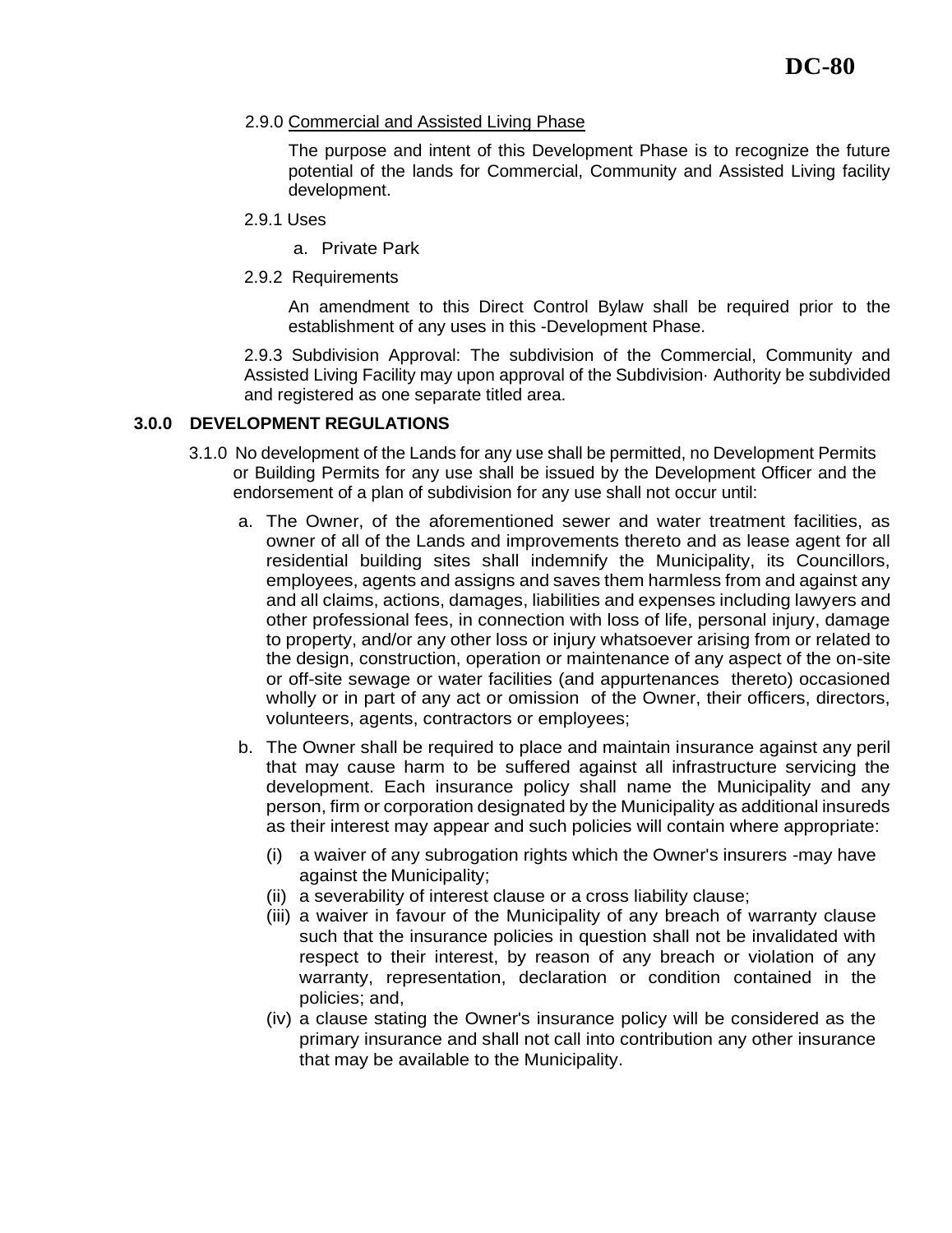## ROCKY VIEW COUNTY DIRECT CONTROL BYLAW C-5613-2002 DC-80

All policies shall be taken out with insurers and shall be in a form acceptable to the Municipality acting reasonably. The Owner agrees that certificates of insurance acceptable to the Municipality, or if required by the Municipality, certified copies of each such insurance policy, will be delivered to the Municipality as soon as practicable after the placing of the required insurance. All policies shall contain an undertaking by the insurers to notify the Municipality in writing, of any material change, cancellation or termination of any provision of any policy, not less than thirty (30) days prior to the material change, cancellation or termination thereof. Should for any reason the insurance referred to in this clause not be maintained by the Owner, the Municipality may purchase the insurance on behalf of the Owner and collect the costs of the said insurance from the Owner;

- c. The Owner's liability to the Municipality and to its councillors, employees, agents and assigns under any of the foregoing clauses shall be limited to those claims covered by insurance obtained by the Owner and shall be further limited to the total amount of the insurance coverages applicable to the claims made against the Owner.
- 3.2.0 The Owner is to provide a Site Development Plan for each Phase of development to the satisfaction of the Development Officer.
- 3.3.0 The Owner is to prepare a Landscape Plan for each Phase of development; to be submitted concurrent with an application for Development Permit, to the satisfaction of the Municipality. All Lands not developed or occupied by internal roads, walkways, driveways, dwelling units, buildings o:r other facilities shall be landscaped.
- 3.4.0 All Garbage and waste material at any location on the site shall be stored in weatherproof and animal-proof containers located within buildings or adjacent to the side or rear of buildings and. shall be screened from view by all adjacent properties and roadways.
- 3.5.0 All buildings on the subject Lands shall conform to architectural guidelines which shall be submitted .and form a condition of the Development Permit for each Phase of Development, as approved by the Development Officer.
- 3.6.0 In accordance with the Calgary International Airport Vicinity Protection Area Regulation construction of all buildings on the subject Lands shall conform to the exterior acoustic insulation requirements of Part 11 of the Alberta Building Code.
- 3.7.0 A permanent Recreational Vehicle Storage Area shall be provided concurrent with the Development Permit for Residential Phase A and shall be expanded at each subsequent Phase of Residential Development to the satisfaction of the Municipality.
- 3.8.0 Parking and Storage of vehicles not owned the Owner or by lessees of Residential Lease Sites are not permitted within the Recreational Vehicle Storage Area.
- 3.9.0 No Building Permits shall be issued for any Residential Units until full services are completed and operational.
- 3.10.0 Notwithstanding 3.9.0, a Development Permit may be issued for the siting of up to five residential dwelling units per Residential Development Phase prior to the issuance of a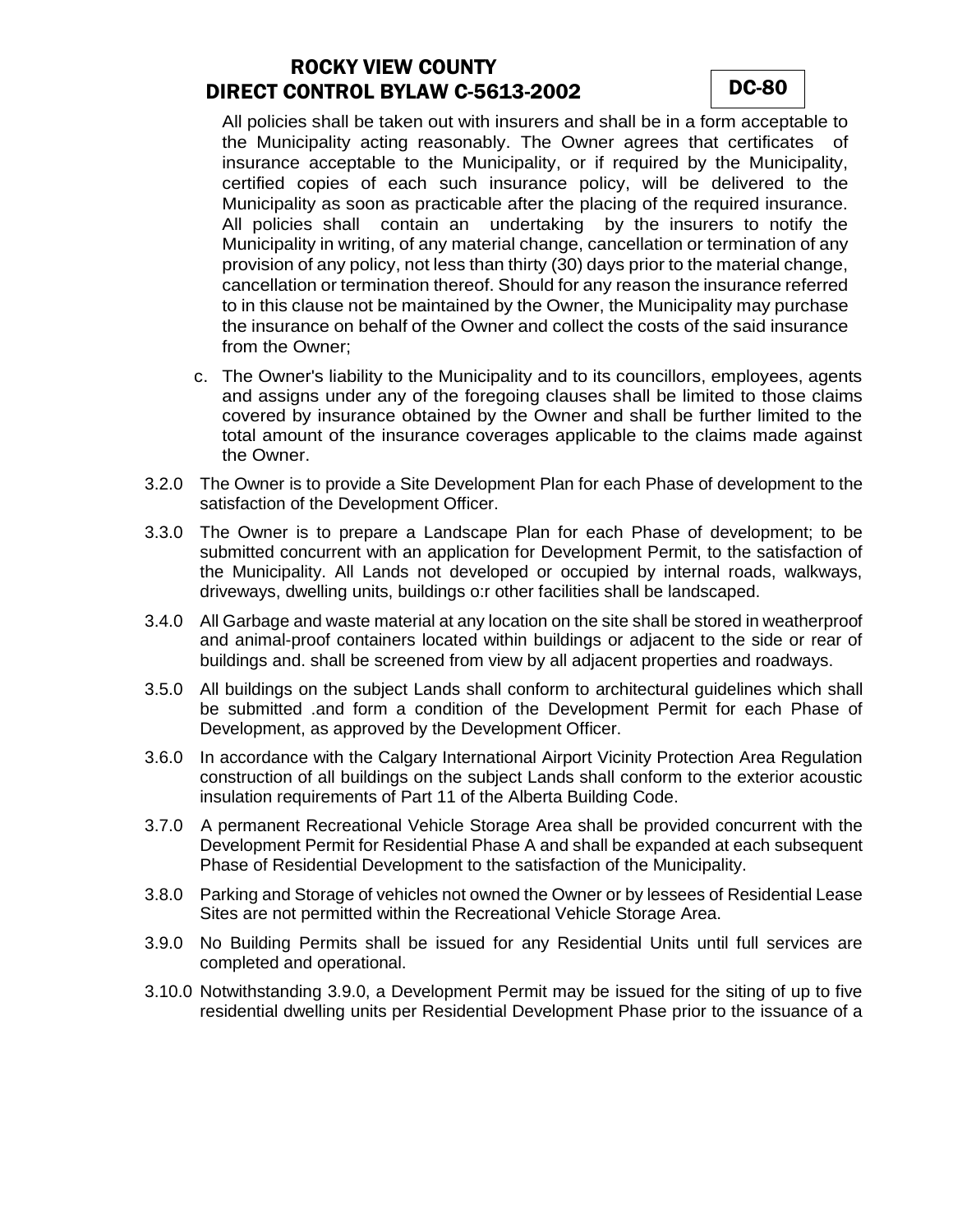## ROCKY VIEW COUNTY DIRECT CONTROL BYLAW C-5613-2002 DC-80



Development Permit for that Residential Development Phase, provided that no occupancy of the said show homes shall occur until full services (power, gas, sewer, water, telephone, etc) are available to and immediately useable by residents of said dwellings and that any interim holding tank for sewage disposal has been removed and the area reclaimed.

#### **4.0.0 DEFINITIONS**

- 4.1.0 Assisted Living Facility means a number of suites, which do not contain kitchen facilities, located in a central building for occupancy by persons no longer capable of living independently.
- 4.2.0 Community Facilities Building means a building in which recreation and leisure amenities are provided for the residents of the community and may include but not be limited to such things as woodworking shops, craft rooms and reading rooms.
- 4.3.0 Construction Management Plan means a program that details site management of all construction activity that may include, but is not limited to the management of construction debris and dust, erosion and sedimentation control during construction and construction access requirements.
- 4.4.0 Council means the Council of the Municipal District of Rocky View No. 44.
- 4.5.0 Development means:
	- (i) any excavation or stockpile and the creation of either of them;
	- (ii) a Building or an addition. to, or replacement, or repair of a Building and the construction of placing in, on, over or under land of any of them;
	- (iii) a change in use of land or a Building or an act done in relation to land or a Building that results in or is likely to result in a change of use of the land or the Building; or·
	- (iv) a change in the intensity of the use of land or a Building or an act done in relation to land or a Building that results in or is likely to result in the change of intensity of use of the land or the Building.
- 4.6.0 Development Agreement means an agreement between the Owner and the Municipality specifying development regulations, criteria or conditions necessary to ensure all developments on the land conform to municipal approvals.
- 4.7.0 Home Based Business -Type 1-has the same meaning as defined in Land Use Bylaw C-4841-97 excepting that a Home Based Business shall only be conducted within the Residential Dwelling Unit, no part of the Home Based Business shall be conducted on any other part of a Residential Lease Site.
- 4.8.0 Letter of Credit means an unconditional and irrevocable Letter of Credit issued by a Canadian Chartered Bank at the request of the Owner naming the Municipality as the sole beneficiary thereof.
- 4.9.0 Municipality- means the Municipal District of Rocky View #44.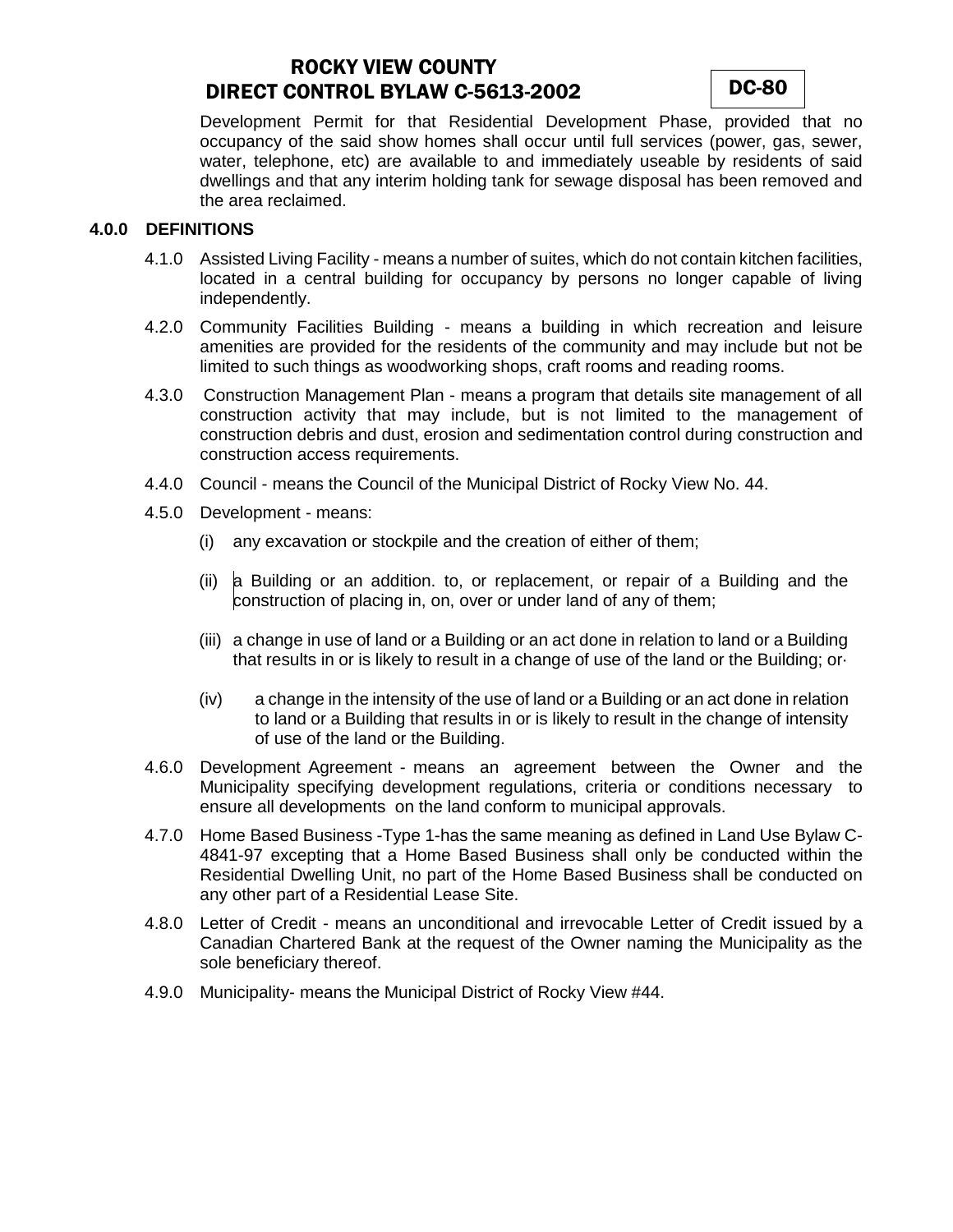# ROCKY VIEW COUNTY DIRECT CONTROL BYLAW C-5613-2002 DC-80

- 4.10.0 Owner means Melcor Developments Ltd or its successor in title.
- 4.11.0 Professional Engineer is a professional engineer who is a member in good standing with the Association of Professional Engineers, Geologists and Geophysicists of Alberta (APEGGA).
- 4.12.0 Site Development Plan means a plan which shows each Residential Lease Site within a Development Phase or other buildings within any Development Phase, its dimensions, areas, which side yard is the zero lot line, assigns a unique unit number to each site and any other matters required by the Development Officer.
- 4.13.0 Recreation Centre means a building or a portion of a building used for recreation activities and may include such facilities as a swimming pool, assembly hall and attached kitchen, games room, passive recreation rooms, offices for the management of the community and related ancillary uses.
- 4.14.0 Recreational Vehicle Storage Area means the area of the Lands, set aside for the parking and/or storage of recreational vehicles owned by the Owner or lessees of the Residential Lease Sites.
- 4.15.0 Terms not defined herein have the same meaning as defined in Section 8 of the Land Use Bylaw C- 4841-97.

### **5.0.0 IMPLEMENTATION**

5.1.0 This Bylaw comes into effect upon the date of its third reading